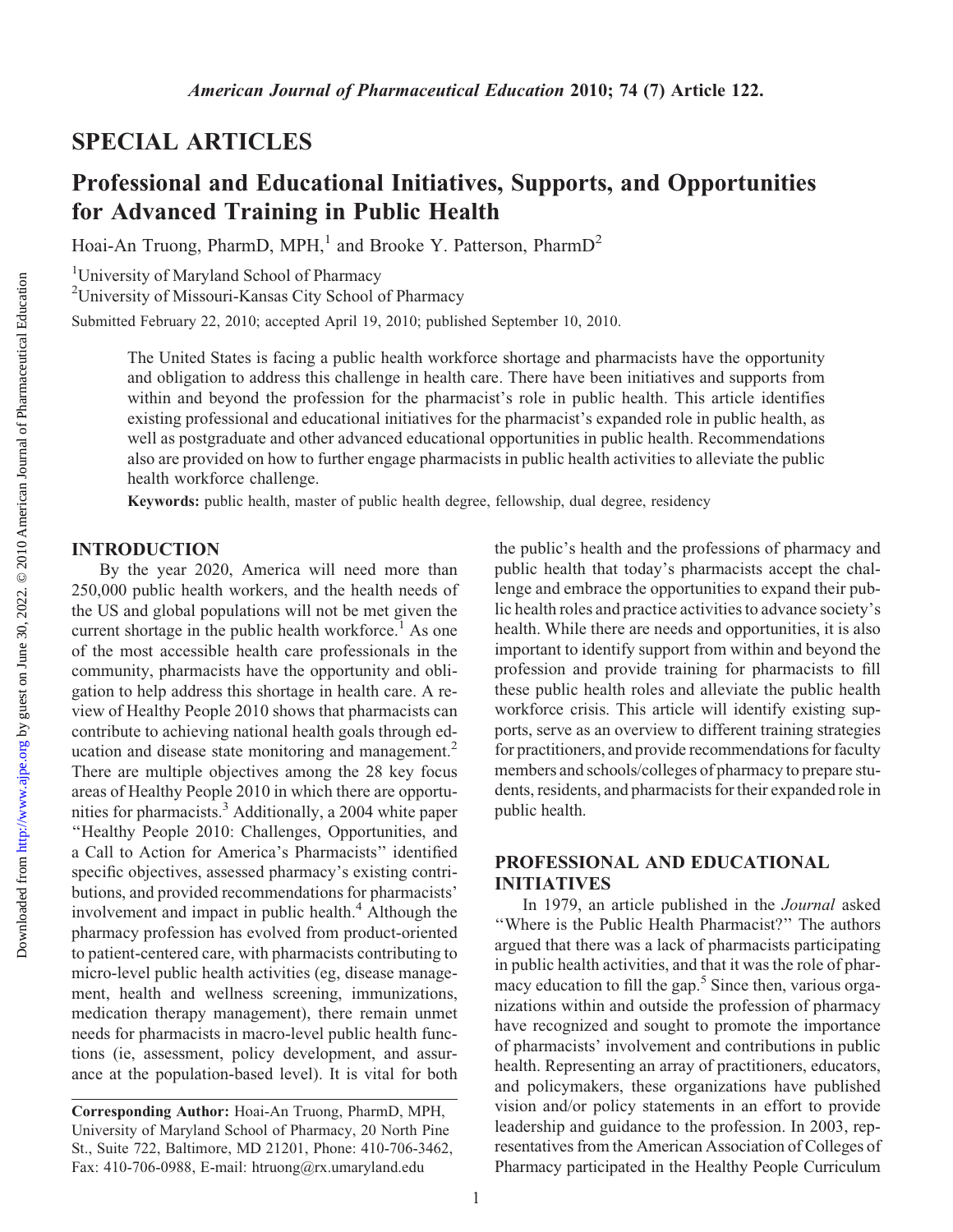Task Force. Convened by the Association for Prevention Teaching and Research, this task force published a curriculum framework for health professions that included key components in which pharmacists' involvement is crucial.<sup>6</sup> In 2004, the Joint Commission of Pharmacy Practitioners, which includes representatives from national pharmacy organizations, released a vision statement on Pharmacy Practice in 2015. The statement includes 3 domains: (1) the foundations of pharmacy practice; (2) how pharmacist will practice; and (3) how pharmacy practice will benefit society.<sup>7</sup> Within these domains were recommendations for the provision of ''patient-centered and population-based care'' as well as the ''promotion of wellness, health improvement, and disease prevention.'' The American Pharmacist Association released policy statements in 1992 and revised statements in 2005 recognizing and encouraging the pharmacist's role in public health. Among those recommendations was to "encourage(s) pharmacists to provide services, education, and information on public health issues.<sup>8</sup>

Public health, along with pharmaceutical care and systems management, were the 3 major categories in the American Association of Colleges of Pharmacy (AACP) Center for the Advancement of Pharmacy Education (CAPE) Outcomes published in  $2004<sup>9</sup>$  From the document, administrators and faculty members were encouraged to create discipline and content-specific outcomes within their curriculum. Within the context of public health, outcomes in the provision of effective, quality health care services and disease prevention services and the development of public health policy were recommended. In the 2007 Standards and Guidelines for the doctor of pharmacy program, the Accreditation Council of Pharmacy Education (ACPE) also included public health competencies for didactic curriculum and experiential education. For example, guidance on pharmacy practice experiences include ''participating in educational offerings designed to benefit the health of the public, service-learning, educating the public and health care professionals regarding medical conditions, wellness,...participating in discussions and assignments concerning key health care policy matters that may affect pharmacy."<sup>10</sup>

Support for the role of the pharmacist in public health exists beyond the profession. The American Public Health Association (APHA), the largest organization representing public health practitioners of various disciplines, historically has supported the role of pharmacists in public health. In November 2006, APHA issued a policy statement to provide guidance and leadership in the incorporation of the pharmacist into the public health multidisciplinary team. In the statement, APHA made

6 recommendations to facilitate the development of the pharmacists' role. Included in these recommendations was the Association's support for ''greater inclusion of public health concepts in the curricula of colleges and schools of pharmacy, the development of more joint PharmD/MPH programs'' as well as ''the influx of more pharmacists trained in public health."<sup>11</sup>

The benefits and role of the pharmacist in public health have been delineated clearly by the American Society of Health-System Pharmacists (ASHP). In a 2007 policy statement, ASHP identified several public health activities, including population-based care, disease prevention and medication safety, health education, and public health policy as areas where pharmacists may be of great impact. As vital components of the public health system, ASHP recommended that health-system pharmacists "receive adequate education and training."<sup>12</sup>

The importance of training pharmacists and preparing students for advanced educational opportunities to assume expanded roles in public health clearly has been recognized. Numerous organizations have taken the lead in establishing roles and setting goals for this practice area. Opportunities for pharmacy students, pharmacy residents, and practitioners to expand their skill sets in public health will result in greater awareness and an expansion of the role of pharmacists in public health.

## ADVANCED TRAINING IN PUBLIC **HEALTH**

Having identified professional and educational initiatives and supports, the following section provides strategies and opportunities for pharmacists to pursue advanced educational training in public health. These may include: (1) residency programs with an emphasis in public health; (2) fellowship programs in health care policy or public health policy; and (3) graduate degree programs such as master of public health (MPH) and public health certifications. Pharmacists who are interested in public health training should consider these programs to further their knowledge, skills, and experience in public health.

#### Residency Programs in Public Health

The value of residency training has been recognized by pharmacy organizations as a way to further develop clinical and/or specialized skills that prepare pharmacists for their role as direct patient care providers. Residency training traditionally has taken place in hospitals and health systems, with an opportunity for a pharmacist to complete a postgraduate year 1 (PGY1) generalist training program or to further their training in a specific therapeutic field or specialty during postgraduate year 2 (PGY-2). In the last several years, there has been focus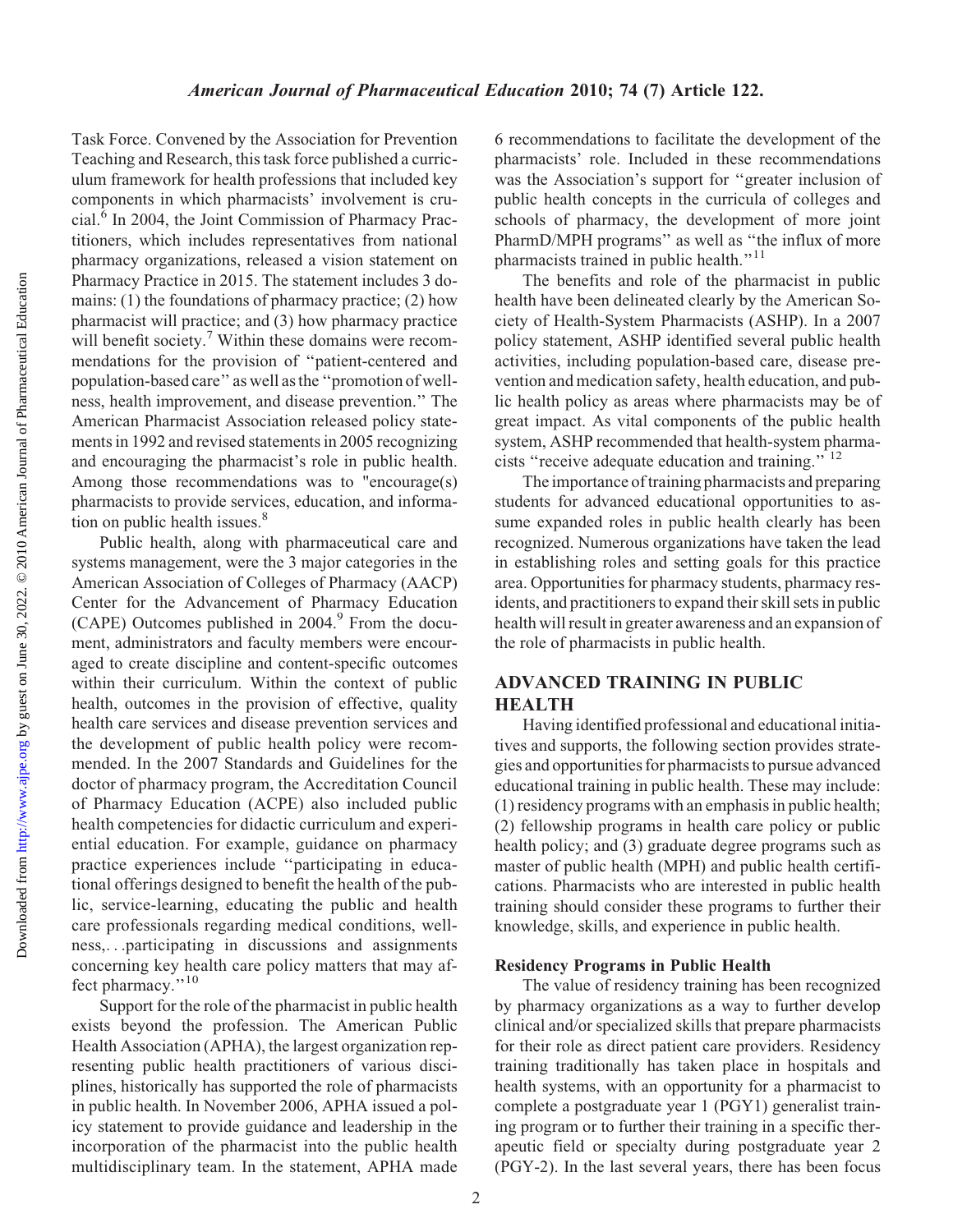on alternative settings for residency training, including community pharmacies and ambulatory clinics.

A review of over 630 ASHP-accredited residency programs was conducted to determine the number of residency programs in a federal/government public-health setting (including Veterans Affairs, Naval Health, and Indian Health Service), or that stated outcomes and objectives emphasizing public health. Of about 635 programs, approximately 91 programs are located at a VA or military medical center, 10 are located within the Indian Health Service, and 9 additional programs listed ''public health'' as a component of the residents' activities and/or outcomes.<sup>13</sup>

The McWhorter School of Pharmacy created the first ASHP-accredited PGY-1 pharmacy practice residency in public health. Through a partnership with the Jefferson County Department of Health, McWhorter pharmacy residents provide clinical services in state-operated family medicine clinics and assist with a variety of public health initiatives, including emergency-preparedness planning.<sup>14</sup>

The pharmacy practice residency in public health at the University of Missouri-Kansas City provides the aspiring public health pharmacy practitioner with a wide variety of experiences and skill-building opportunities. Activities at the clinic include the provision of pharmaceutical care to general medicine and human immunodeficiency virus (HIV) primary care patients at the Kansas City Free Health Clinic. A longitudinal project involving the identification of a public health issue specific to the Kansas City community and implementation of a program to address the issue is required. The program provides exposure and experience in medication therapy management, public health, HIV primary care, emergency preparedness, global health, academia, and research.<sup>15</sup>

The St. Louis College of Pharmacy offers a residency program in collaboration with the St. Louis County Department of Health. The residency program offers trainees an opportunity to practice clinical pharmacy services within the health department, including pharmacist-managed clinics for diabetes, cardiovascular risk reduction, smoking cessation, asthma, and polypharmacy, as well as participation on multidisciplinary teams to provide individual patient care and public health education classes.<sup>16</sup>

#### Fellowship Programs in Health Care Policy or Public Health Policy

Similar to residency training, fellowship programs provide practitioners with an advanced general or focused educational experience with an increased emphasis on research. While pharmacists do not complete fellowship trainings as commonly as other health professionals, those interested in health care policy, legislative, advocacy, or research may find it beneficial to pursue a health care or public health policy fellowship. These types of advanced educational training are offered through collaboration among an academic institution, a congressional office, and a health agency or health organization. A health care policy fellow will divide his/her time among the offices of the collaborating partners to gain hands-on experience and involvement in health policy development and advocacy.

There are at least 3 health care fellowship opportunities available for pharmacists, with at least 1 program specifically designed for pharmacists. In 2006, the Congressional Healthcare Policy Fellow Program was created as a partnership of Virginia Commonwealth University (VCU), the American College of Clinical Pharmacy (ACCP), and the American Society of Health-System Pharmacists (ASHP). The fellow spends 1 month each at the ACCP and ASHP government affairs offices to prepare for work on the staff of a congressional committee or a personal staff member of a US senator of representative for the remainder of the fellowship. This healthcare policy fellowship program provides the opportunities and skills in legislative evaluation, policy development, research and writing, and integration of policy experience with theory. The fellow also has responsibilities that include researching and preparing briefs on healthcare issues, assisting with policy decisions, and planning and implementing program and management objectives.<sup>17</sup>

Pharmacists who are interested in general public health policy or health policy fellowships for all health care professionals can pursue either the Association of Schools of Public Health (ASPH) Public Health Policy Fellowship or the Robert Wood Johnson Foundation (RWJF) Health Policy Fellows Program. The ASPH fellowship includes placement in either a congressional or committee office on Capitol Hill to observe and participate in the legislative process pertinent to public health. During the experience, the fellow will have educational and professional development opportunities to fully participate in public health policy and the legislative process and to network with experienced policymakers, public health professionals, and experts in public health. Additionally, the fellow will have hands-on real-world health policy experience while helping to develop legislative proposals, arranging hearings, briefing legislators for committee sessions and floor debates, and staffing House-Senate conferences.<sup>18</sup> The RWJF Health Policy Fellows program, "...the nation's most comprehensive experience at the nexus of health science, policy, and politics in Washington, DC,'' provides the opportunity for mid-career health professionals and behavioral and social scientists to participate in the health care policy and legislative process at the federal level and gain leadership to improve health, health care, and health policy.<sup>19</sup>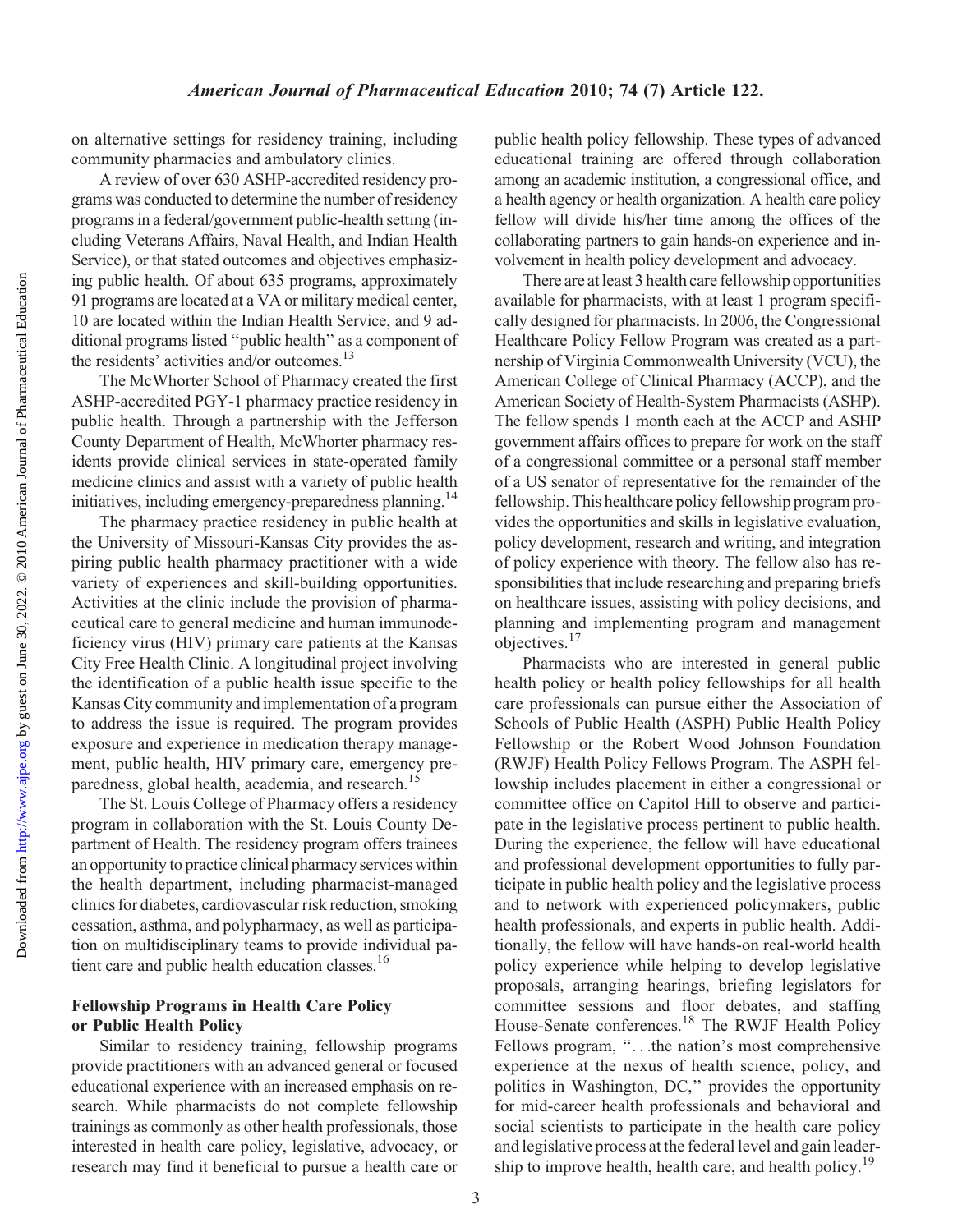#### Advanced Educational Opportunities and Certifications in Public Health

Besides completing a public health residency and/or health policy fellowship, pharmacists can pursue additional advanced educational opportunities and certifications in public health. The master of public health (MPH) degree provides training in 5 core areas of public health, including biostatistics, epidemiology, environmental health sciences, health services administration, and social and behavioral sciences.<sup>20</sup> This graduate degree program typically requires the student to earn 42 credits and includes a capstone experience project. Several colleges and schools of pharmacy also collaborate with schools of medicine or public health to offer a PharmD/MPH dual degree program for students. Other graduate degree programs related to the practice of public health include master of health administration (MHA) and master of science in public health (MSPH). Additionally, certifications in public health are offered. There are 2 current options for certification: certified health education specialist (CHES) and certified in public health (CPH). A CHES credential through the National Commission for Health Education Credentialing recognizes professionals who assess, plan, implement and evaluate health education strategies, interventions, and programs.<sup>21</sup> Additional competencies for this certification include research, administration, and advocacy pertinent to health and health education. Pharmacists with a graduate degree from the Council on Education for Public Health (CEPH) accredited schools and programs of public health can also obtain a CPH through examination from the National Board of Public Health Examiners.<sup>22</sup>

#### RECOMMENDATIONS

The role of the pharmacist has expanded from an emphasis on distributive and product-oriented responsibilities to a focus on patient-centered and populationbased care. Along with this role change is the opportunity and support for pharmacists to participate in public health on both a micro and macro level. In order to prepare current and future pharmacists as effective public health practitioners, we recommend the following. $2<sup>3</sup>$ 

Increase training opportunities in public health. Currently there is a limited number of postgraduate training opportunities focused on the role of the pharmacist in the public health setting. As the pharmacist's practice expands into a variety of specialized areas, so too should the diversity of residency training. By providing more postgraduate opportunities in public health, there will be more expertly trained practitioners to lead current and future pharmacists in the public health practice.

Partner with health departments for residency training and experiential sites in public health. There are at least 3 colleges and schools of pharmacy collaborating with health departments to offer residency training in public health, and 1 also offers a master of public health degree (Table 1). The APHA has called for ''...crosstraining to maximize resources and address work force needs..."<sup>11</sup> Colleges and schools of pharmacy should partner with health departments to provide pharmacy residents or students with further skills and experiences in health education, health promotion, and disease prevention through interprofessional training at these sites.

Partner with national health agencies/departments and associations for health policy fellowship. There are at least 3 health policy fellowship programs in the United States but only 1 was specifically developed for pharmacists (Table 1). The APHA called for ''transdiscplinary collaborations of health planning agencies, schools of public health, schools of pharmacy, public health agencies, policy-makers and pharmacy and public health professionals to develop legislation and advocate for plans addressing health care needs.''<sup>11</sup> Colleges and schools of pharmacy and professional pharmacy associations should respond to this call and develop more health policy fellowship programs to address this important need in public health.

Develop and offer PharmD/MPH dual degree programs through collaboration with schools of medicine or public health. Several colleges and schools of pharmacy offer the PharmD/MPH dual-degree programs

Table 1. US Colleges and Schools of Pharmacy Offering Residency and Fellowship Training in Public Health

| <b>Residency Programs</b>                                |
|----------------------------------------------------------|
| Samford University McWhorter School of Pharmacy in       |
| collaboration with the Jefferson County, Alabama,        |
| Department of Health and the Perry County, Alabama,      |
| Health Department                                        |
| St. Louis College of Pharmacy in collaboration with      |
| St. Louis County Department of Health                    |
| University of Missouri-Kansas City in collaboration with |
| Kansas City Free Health Clinic                           |
| <b>Fellowship Programs</b>                               |
| Virginia Commonwealth University in partnership with     |
| American College of Clinical Pharmacy (ACCP) and         |
| American Society of Health System Pharmacists (ASHD)     |

- American Society of Health-System Pharmacists (ASHP) Congressional Healthcare Policy Fellow Program Association of Schools of Public Health (ASPH) Public
- Health Policy Fellowship
- Robert Wood Johnson Foundation (RWJF) Health Policy Fellows Program

Source: references 14-19.